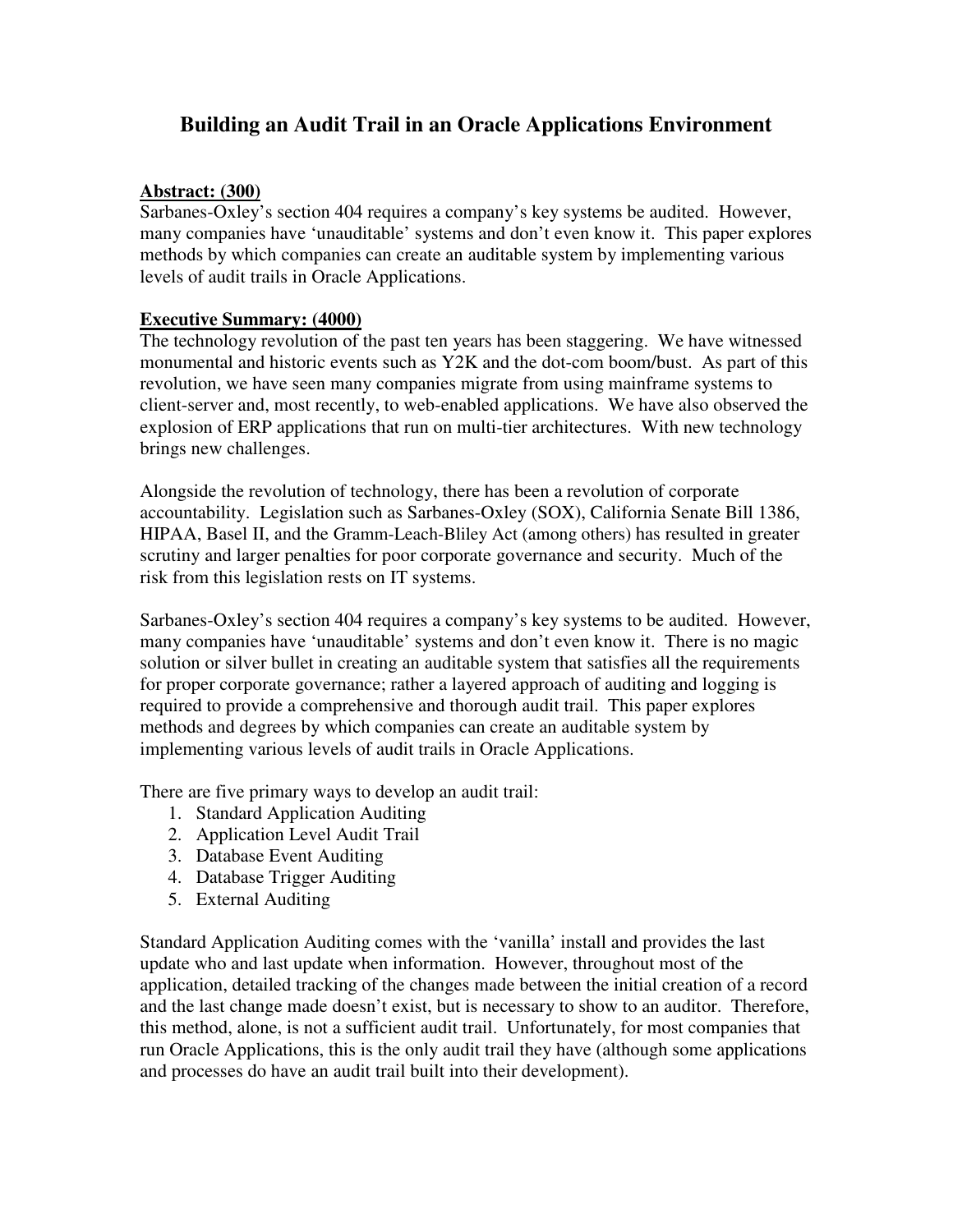Application level audit trail allows a company to track changes at the detailed level. When enabled at the table level through the Sys Admin function, the application works with the database to build detailed records on changes, additions, and deletions at the database level. This audit trail is stored in a separate table from the production data, which still maintains the Standard Application Auditing discussed above. This is part of the solution for companies, but is rarely enabled by companies due to the concern about system performance.

Database event auditing tracks activity at the event level. An example of an event is the user logging into the applications. Database event auditing is necessary to track certain events, but is rarely enabled by companies.

Database trigger auditing is the alter ego of the Application Level Audit Trail as that feature relies on database triggers to form the audit trail. Database trigger auditing may be necessary to record changes made at the database level, not made through the application login. Some form of database trigger auditing is necessary, but is rarely enabled by companies.

External auditing allows an audit trail to build through the 'mining' of certain information contained in the redo logs. This approach gives access to the greatest amount of data in that it allows for the mining of any change or access of the data. However, it is next to impossible to build internally and very expensive to purchase the technology from a third party vendor.

The net result is that a company's need to develop a comprehensive strategy using various technologies crafted to their circumstances. Absent an audit trail, a company's applications may not be 'auditable' and an auditor could assess a material weakness or significant deficiency in the context of a company's section 404 internal controls report.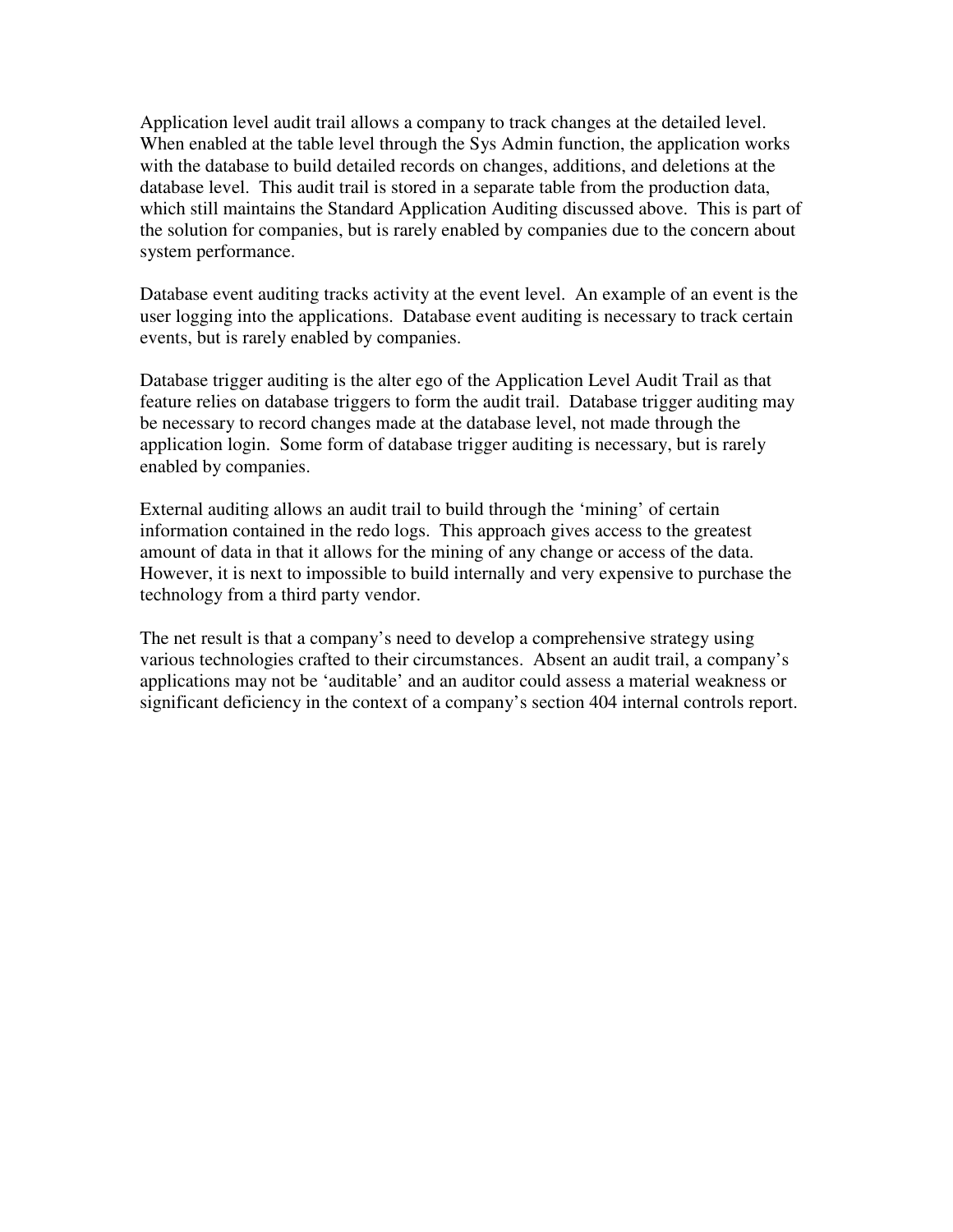#### **White Paper**

The technology revolution of the past ten years has been staggering. We have witnessed monumental and historic events such as Y2K and the dot-com boom/bust. As part of this revolution, we have seen many companies migrate from using mainframe systems to client-server and, most recently, to Web-enabled applications. We have also observed the explosion of (Enterprise Resource Planning) ERP applications that run on multi-tier architectures. With new technology brings new challenges.

Alongside the revolution of technology, there has been a revolution of corporate accountability. Legislation such as Sarbanes-Oxley (SOX), California Senate Bill 1386, HIPAA, Basel II, and the Gramm-Leach-Bliley Act (among others) has resulted in greater scrutiny and larger penalties for poor corporate governance and security. Much of the risk from this legislation rests on IT systems.

In this white paper, we will explore the challenges companies face in developing an auditable system given these new technologies and the increased emphasis on corporate governance and security. We will also explore methods and degrees by which companies can address these challenges by implementing various levels of audit trails in their ERP applications.

#### *Why is an audit trail so important – developing context*

Sarbanes-Oxley (SOX) legislation passed in 2002 has had the most far-reaching impact of all the corporate governance initiatives. More recently auditors who are auditing under SOX's 404 provisions are placing greater emphasis on general IT controls surrounding the 'key systems' identified as part of a company's controls assessment. The audit of a company's controls has turned into a "de facto audit of IT" (Source: CFO IT, Summer 2005). Auditors are changing their approach to the audit of a company's change management process from only testing a few change requests to testing for unauthorized changes. To do so auditors are requesting (and sometimes requiring) companies to prove that all system changes have been properly authorized and processed according to their change management plan. To facilitate this depth of a review, companies need to be able to identify all 'system' changes to their applications, at least for the systems being audited under SOX's 404 provisions. Unfortunately, implementers and IT management have had little focus on developing strong general IT controls in conjunction with the implementation and development of these new technologies. This leaves many companies exposed to the *possibility* of having an 'unauditable' system because many companies cannot identify all changes made to a system. Some applications and processes do have a standard audit trail. An example of an application is HRMS that allows for date tracking of changes. An example of a process that has a standard audit trail is purchasing which can be implemented to record the approval hierarchy for a given purchase order.

Having an unauditable system will lead to various challenges. One example is the automation of controls. Many companies have put a lot of effort into the automation of controls. If the general IT controls cannot be relied upon (i.e. change management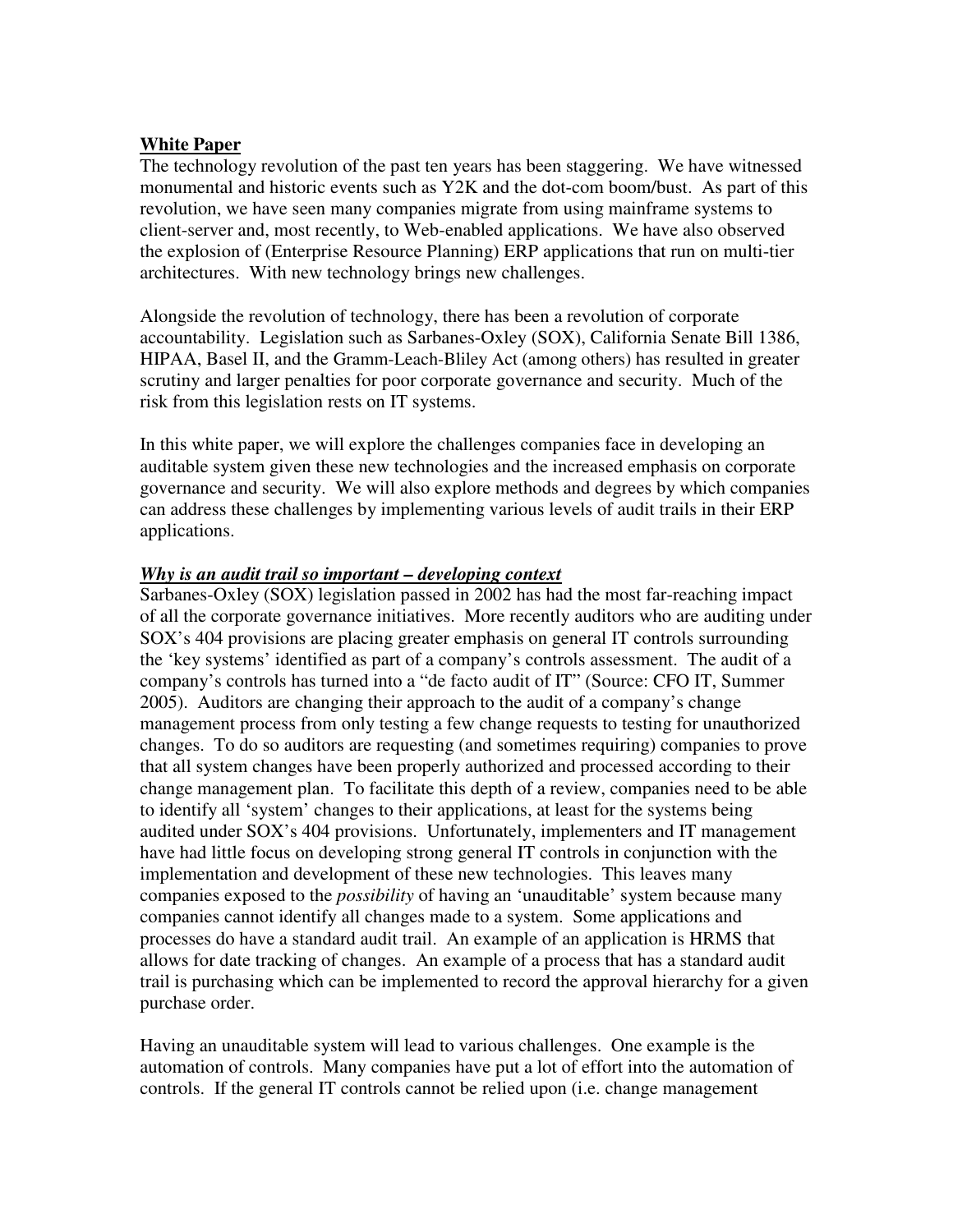process), the various application controls may not be able to be relied upon or may require significant testing to validate them. If a proper audit trail for testing of a company's change management process cannot be presented to your auditor, they will doubt, at least to some extent, the effectiveness of your change management process. At the extreme, they may disallow the use of your company's application controls.

## *What are 'system' changes*

In an Oracle Applications environment there are several layers to the system. There is 'code' stored at the OS level, database level, and at the middle tier. A change to any of the code (also referred to as objects) should be subject to a company's change management plan, regardless how small or large the change. Code changes also include the change of some of the setups within the application that can be done through the application (user interface/forms). Many setups have the effect of changing code because they cause the application to process/react differently based on the different configurations. A sample list of 'system' changes that would need to have an audit trail would include:

- Changes to the database structure
- Addition, deletion, or change to database triggers
- Changes to programs, libraries, or scripts at the OS level
- Changes to objects or packages at the database level
- Changes to the setups or profile options at the application level

How then is a company to develop an audit trail of all changes made at each of these three levels? This paper will focus primarily on the changes made at the application and database levels.

As we will see as we explore this topic further, a strategy to develop an audit trial will require a company to thoughtfully put together a strategy with people from various skill sets throughout its' organization. Development of the strategy often requires input from the internal audit department, your external auditors or Sarbanes-Oxley advisors, the IT security team, functional users in Finance and other departments, the application DBAs, and application system administrators.

Unfortunately, there is no magic solution or silver bullet in creating an auditable system that satisfies all the requirements for proper corporate governance. Rather a layered approach of auditing and logging is required to provide a comprehensive and thorough audit trail. There are five primary ways to develop an audit trail:

- 1. Standard Application Auditing
- 2. Application Level Audit Trail
- 3. Database Event Auditing
- 4. Database Trigger Auditing
- 5. External Auditing

## *Standard Application Auditing*

Oracle Applications by default provides only basic auditing functions. The application automatically tracks standard Who/When for most records as it relates to creating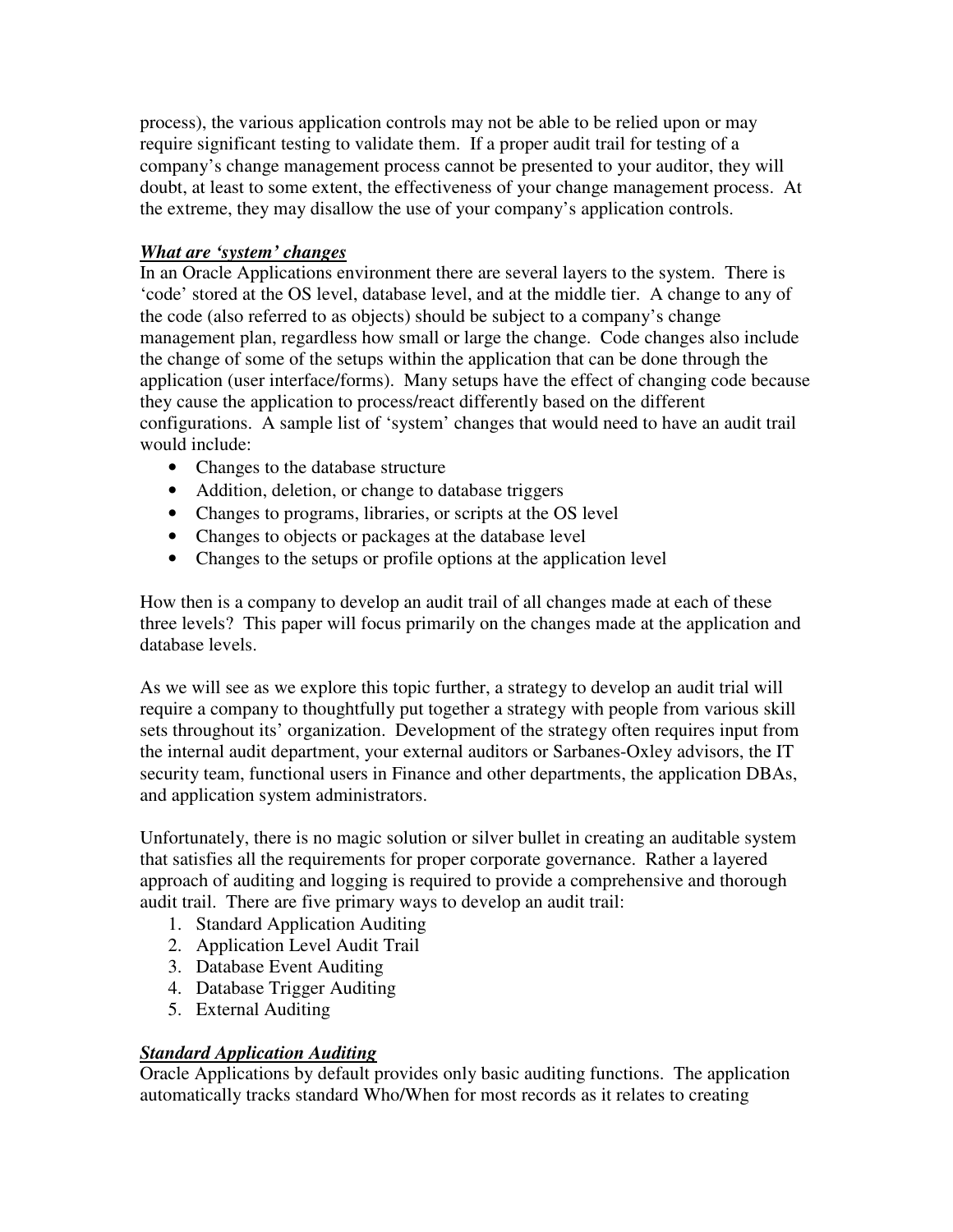(CREATED\_BY and CREATION\_DATE) and updating (LAST\_UPDATED\_BY, LAST\_UPDATED (date function)). The underlying tables supporting the application store who/when the record was created and who/when the record was last updated. However, in most cases, the database doesn't store WHAT was changed on the record. There are some exceptions to this in certain applications like HR/Payroll where 'datetracking' is critical, but this is predominantly the case throughout most of the applications. *Without detailed tracking of the changes made to a record, there is not a sufficient audit-trail for an auditor to review.*

Having an audit trail only at the application level does not provide the critical 'what' component required by a proper audit trail. If an auditor wants to review a change to setups, for example and all that is stored in the database is the when/who of the record creation and the when/who of the record last update, it doesn't provide any visibility to the changes that could have been made been the first time it was created and the last time it was updated. Furthermore, it doesn't provide the visibility to what column, in particular, was changed. 'What' was changed has a significant impact on the risk of the change.

Also, the standard application audit trail allows you to audit when a user logs in, what responsibilities or roles they use and what forms they access; however, this auditing is not enabled by default. To enable logging of all user, responsibility, and forms accesses, set the system profile option 'Sign-On: Audit Level' to FORMS (default is NONE).

Most commonly in the implementation of Oracle Applications, only the default application level of audit trail is the extent of most companies' audit trail. To the degree that this is still the case for most companies, *significant audit risk still exists*. Companies need to remedy this as soon as possible.

Pros of Application Level auditing:

- 1. Standard part of the application configuration
- 2. No performance impact

Cons of Application Level auditing

- 1. Does not provide detail on what gets changed in most cases just who and when a record is updated
- 2. Does not provide the level of detail required by an auditor
- 3. Does not track enough detail to be able to reconstruct activity in the case of fraud

# *Application Level Auditing*

Oracle Applications has the ability to build a complete audit trail of changes made through the application. When a user logs into the application, certain information is maintained by the application about that session, including the application login used. Application level auditing works with the database to record information about a transaction as the application interacts with the database. For those tables/columns that are configured to do so, as records are changed (added, deleted, or updated) in these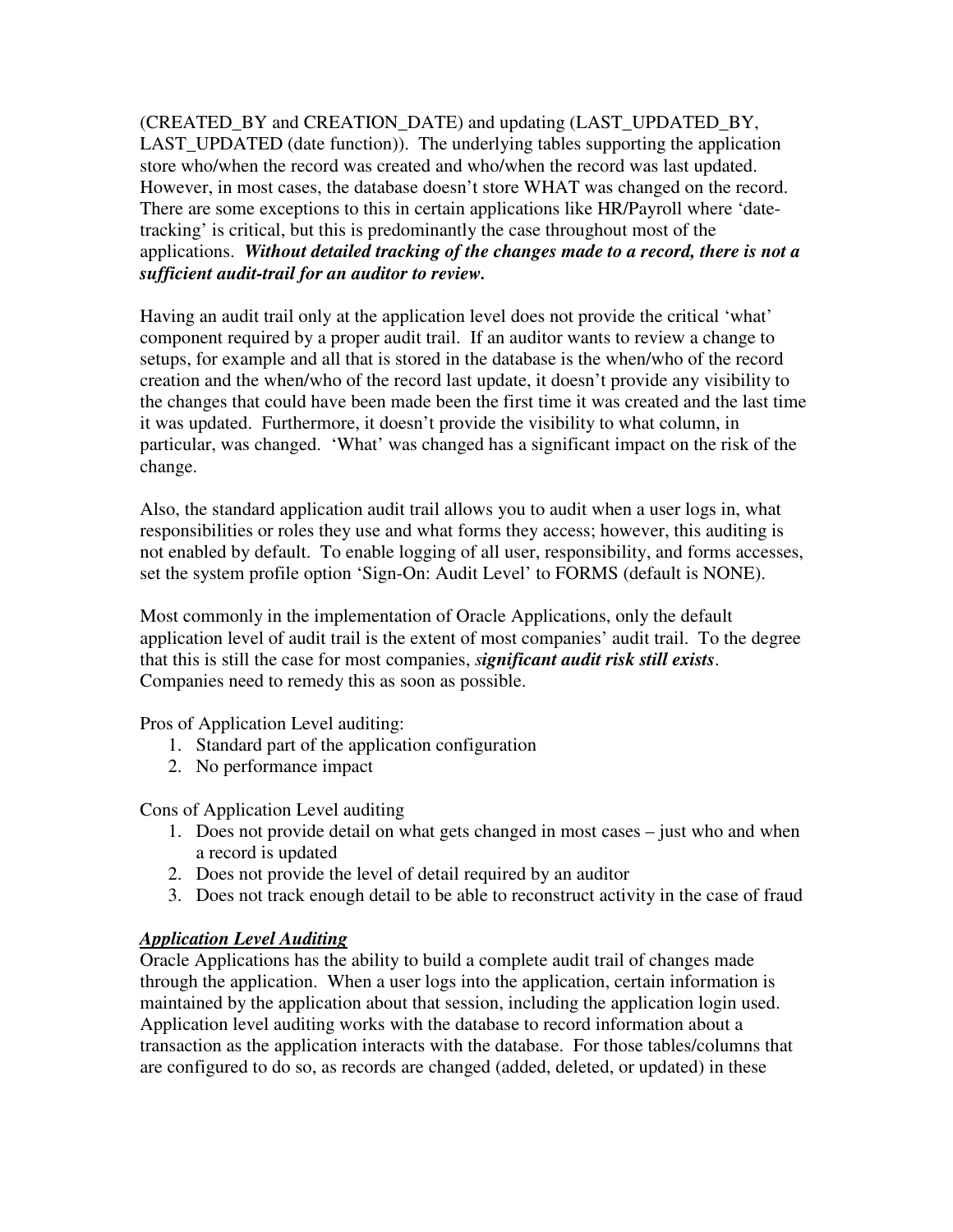tables, a database trigger replicates the change to a mirror table, thereby providing a complete, detailed audit trail of all changes including who, when, and what.

This function is enabled through the System Administrator seeded responsibility. Development of an audit trail through the application level begins with the identification of specific tables and columns that a company wishes to audit. However, the downside to this method of developing an audit trail is the impact that triggers have on the performance of the database. The additional overhead required by the trigger makes auditing tables with high transactional volume impractical, if not impossible.

Let's look at an example. The ABC Company has determined it wants to audit the update of the value in the chart of accounts so it has an audit trail of every change made. It identifies that the values related to the chart of accounts are stored in the FND\_VALUES table. Because the volume of transactions hitting the FND\_VALUES table isn't significant, it decides to audit all activity in that table and does so by setting it up via the System Administrator's Audit Trail menu. The next time that a user inserts a value to the ABC\_ACCOUNT value set, when the record is saved, the application passes certain session information (i.e. the user login) to the database with the change in the data. The database trigger, having been enabled to develop an audit trail, fires and records this data, along with the user id, in a mirror table. The core application table FND\_VALUES only stores the last updated who, last updated (when) values. It doesn't store what was updated and, therefore, this special "Application Level Auditing" is necessary to develop the full audit trail.

ERP systems, like Oracle Applications, have caused a dramatic rise in the role of what most companies refer to as a Business Analyst or Super User. These employees are typically 'power users' that become the experts in the configuration, development, maintenance, and support of the ERP system. Because of the extremely flexible configurability of ERP systems, users who specialize in this area are sometimes given liberal access to the production environment (although this has changed at many companies because of controls put in place in light of Sarbanes-Oxley).

However, given that these types of users would normally be given access to high volume forms and functions such as PO and AP entry, it would be necessary to audit the tables that support such processes in order to track what these users are doing while having access to these forms. Practically speaking, auditing such tables would cause a significant or perhaps debilitating impact on the performance of the application. (See the white paper written on Super User Best Practices available at www.oubpb.com.)

As a solution to this, many companies have revoked access to such forms for these Super Users or have given the inquiry only access (which may require a significant amount of development effort to accomplish). In smaller companies, where the Super User may also act as the System Administrator (granting access to the applications), significant additional risk accrues (see white paper regarding Sys Admin Challenges in Small Companies available at www.oubpb.com).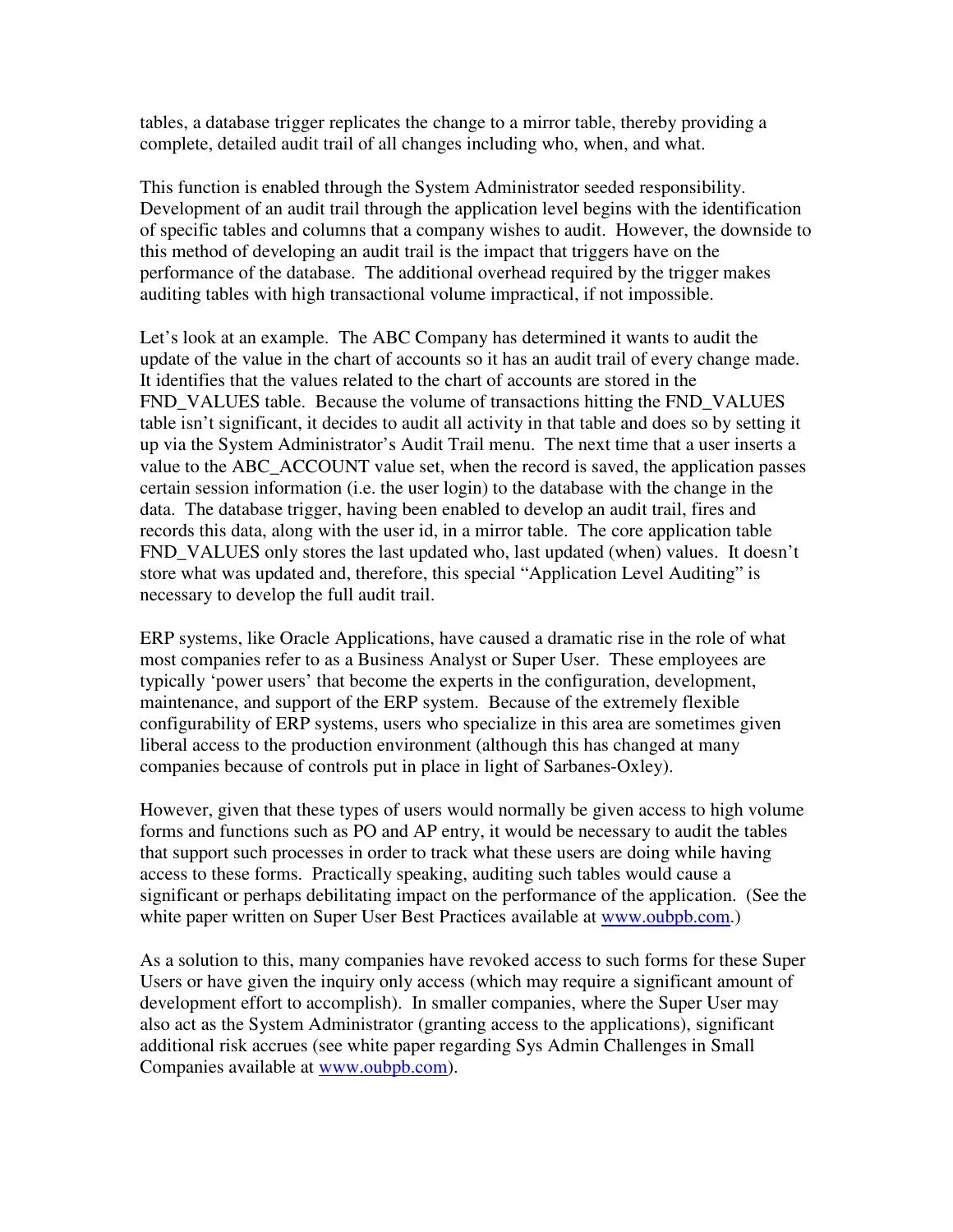Pros of Application Level Auditing:

- 1. Can provide meaningful auditing of low-volume, high-risk tables such as core application set ups and application security tables (like those contained in the Application Object Library)
- 2. Part of standard application/database technology
- 3. Can provide much more detailed audit trail than Standard Application Auditing because all updates, inserts, and deletions can be recorded

Cons of Application Level Auditing:

- 1. Many companies and DBAs have not enabled Application Level Auditing and are unfamiliar with its' deployment
- 2. Auditing high volume transactional tables is impractical, if not impossible, due to the impact on performance caused by the database triggers
- 3. Those with sufficient understanding of, and access to, the audit tables can alter the audit trail

Note: There are also methods of developing an audit trail using workflow, alerts, and the custom library, however, these methods require significant customization to the application. These methods primarily have the same issues as the use of Oracle's standard application level audit.

### *Database Event Auditing*

The Oracle Database has sophisticated built-in auditing capabilities. Many database operations can be audited including database logins, key SQL statements, and data access. The audit trail information can be stored either in the database or to a file.

Since the auditing is enabled at the database level, there is no application user session information captured. All Oracle Applications users' sessions and most maintenance programs connect to the database using a single database account (APPS), therefore, the value of the auditing information is diminished.

Database Event Auditing only captures WHO and WHEN information, not WHAT was changed for many of the audited database operations. Auditing SELECT, INSERT, UPDATE, and DELETE SQL statements provide only information on the database object (table or view) that was accessed, not what data was manipulated.

Database Event Auditing is most useful in capturing accesses to the database and changes in the structure and privileges, rather than auditing changes in individual tables. Since this type of auditing is built-in functionality, it is easy to configure and there is minimal performance impact. The most significant downside is that the audit trail can be easily manipulated by the DBA.

Pros of Database Event Auditing:

- 1. Part of standard database technology
- 2. Easy to configure and implement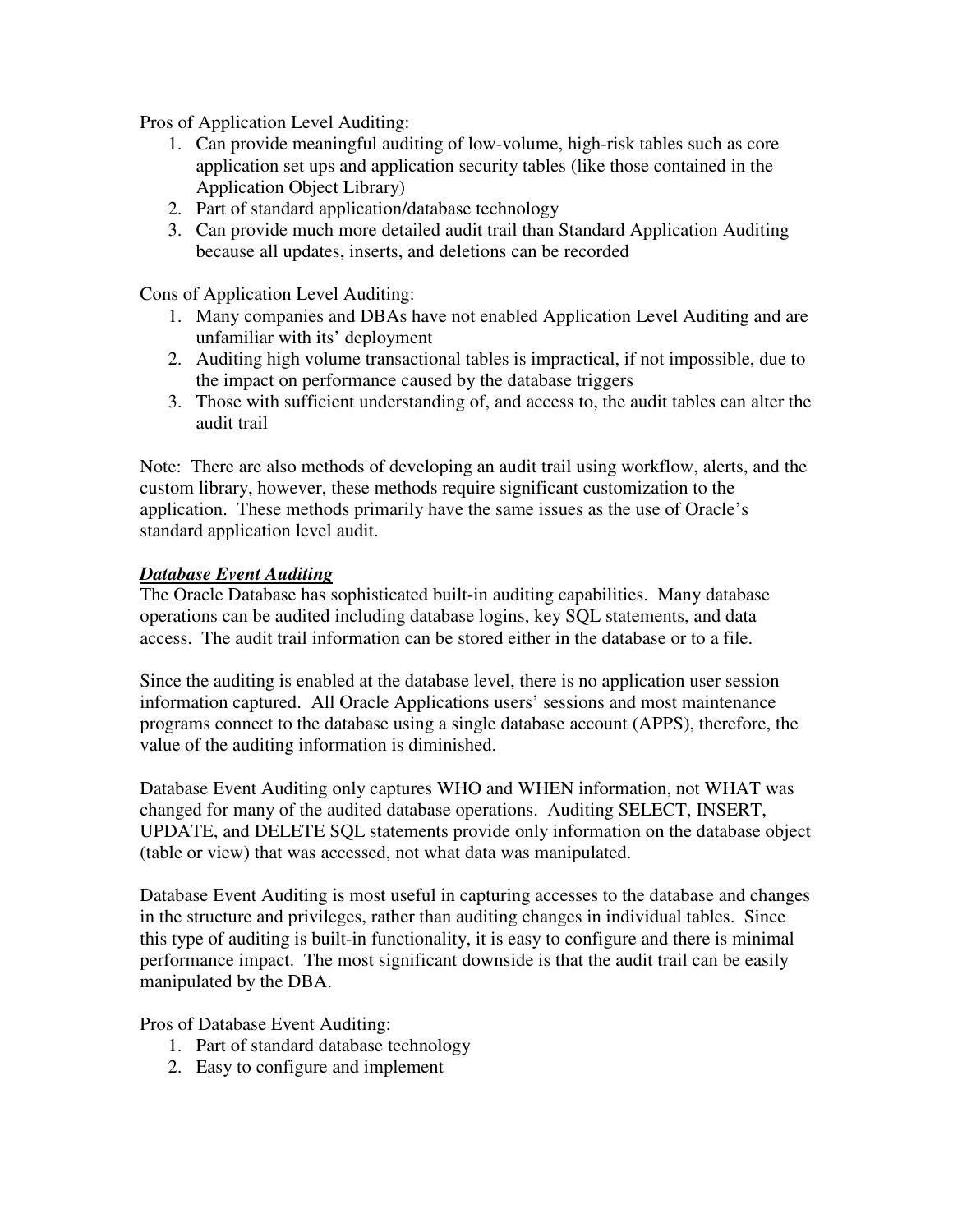Cons of Database Event Auditing:

- 1. Those with sufficient understanding of, and access to, the audit tables can alter the audit trail
- 2. Application user session information is not captured

### *Database Trigger Auditing*

Database Trigger Auditing is similar to Application Level Auditing and uses the same core technology – database triggers to develop the audit trail. However, database level auditing can audit some transactions that the application cannot. Employees (and unwelcome non-employees) can log directly into the database and use SQL tools to query the data directly instead of accessing the data through the applications. ODBC applications also access the database directly to interact with the database. All interaction with the database requires a login and password just like an application does. So, database level auditing captures changes to the database through logins other than from the application.

There is one other note to mention on Database Trigger Auditing and the difference from Application Level Auditing regarding the interaction between the database and the applications – if auditing is enabled only at the database level, the application session information (e.g., application user name) is not available. All Oracle Applications users' sessions connect to the database using a single database account (APPS). When the database trigger auditing is enabled through the application, the application specific database trigger stores the application user session information in the shadow table. Since the applications connect to the database through the APPS login, if database level auditing alone was enabled the audit trail would show that the APPS user made all the changes in the application. Therefore, as it relates to changes made at the application level, the Application Level Auditing is superior to just using the Database Trigger Auditing.

However, since users and other applications can also directly access the database without logging into the application, it may also necessary to audit certain information at the database level.

#### Pros of Database Trigger Auditing:

- 1. Can provide meaningful auditing of low-volume high-risk for database sessions activity on tables such as core application set ups and application security tables (like those contained in FND and SYS schemes, etc.)
- 2. Part of standard application/database technology

#### Cons of Database Trigger Auditing:

- 1. Many companies and DBAs have not enabled application auditing and are unfamiliar with its' deployment. As such, strict best practice project methodology needs to be followed.
- 2. Auditing high volume transactional tables is impractical, if not impossible, due to the impact on performance caused by the database triggers.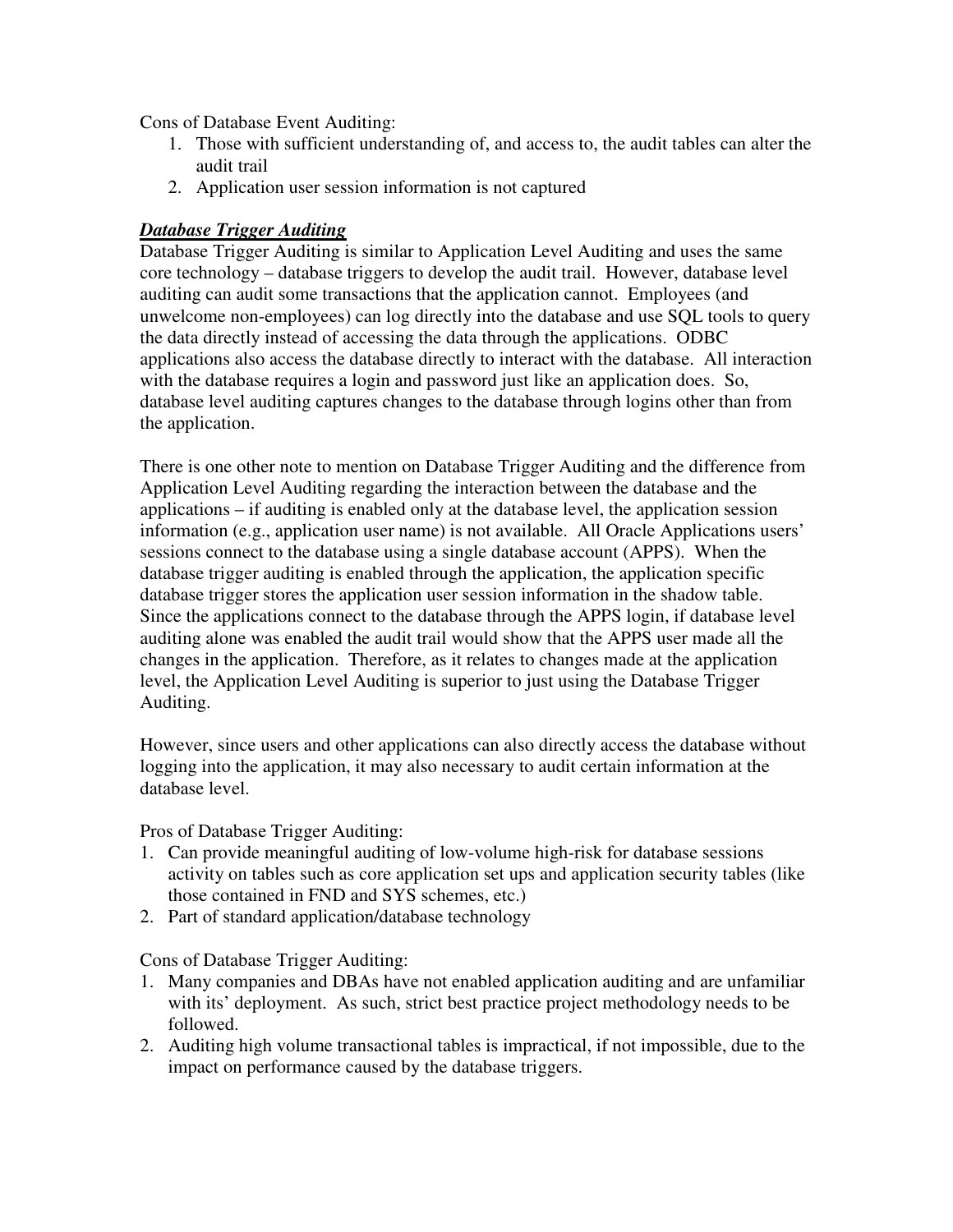3. Those with sufficient understanding of, and access to, the audit tables can alter the audit trail

### *External Auditing*

The final method we will review is the ability to develop an audit trail external to the database. There are primarily two methods used to capture the audit trail information externally: database redo logs and network traffic. We will focus solely on database redo logs as the redo logs provide a much more complete auditing solution and this capability is delivered with the Oracle database, nevertheless commercial solutions exist that will audit an Oracle database by analyzing network traffic.

Redo logs are used by the database to allow for rolling back of transactions and to allow for recovery of the database in event of a hardware or software failure. The redo logs are a record of all changes in the database, therefore, are the ideal audit trail as every insert, update and delete to the database are captured. Since the redo logs are a core function of the database and are always enabled, there is not the overhead cost of having to create triggers on the tables as with Application Level Auditing and Database Trigger Auditing.

The downside of the redo logs is that the format is cryptic and difficult to understand even for the most expert DBA. There are several solutions to access and query the redo logs to allow for the building of a secure audit trail – Oracle provides the LogMiner tool with the database. LogMiner has limited abilities in version 8i and more functionality in newer database versions such as 9i and 10g (see Metalink note 291686.1). LogMiner is not an auditing solution; therefore, a custom auditing solution must be built if the LogMiner tool is used. Otherwise, several commercial database auditing tools that use the redo logs are available.

Pros of External Auditing:

- 1. Provides greatest ability to track activity for those that have database access
- 2. Depending on the architecture of the storage of the data, this audit trail typically cannot be altered by high-risk employees
- 3. Use of third party tools to extract such data can virtually eliminate risk of corruption of audit trail.

Cons of External Auditing:

- 1. Depending on the database version and abilities of staff, extracting the correct data via LogMiner can be challenging
- 2. Purchase of third party tool or use of consultants to develop may be required
- 3. Additional hardware may be required to support the auditing

#### *Conclusion*

Most companies running Oracle Applications have significant audit risk because of the inability to produce the detailed level of audit-trail auditors are coming to expect. With greater scrutiny on IT controls relating to financial systems, companies must take action now by putting in place the technology necessary to build such audit trails.

Unfortunately, there is no magic solution or silver bullet in creating an auditable system